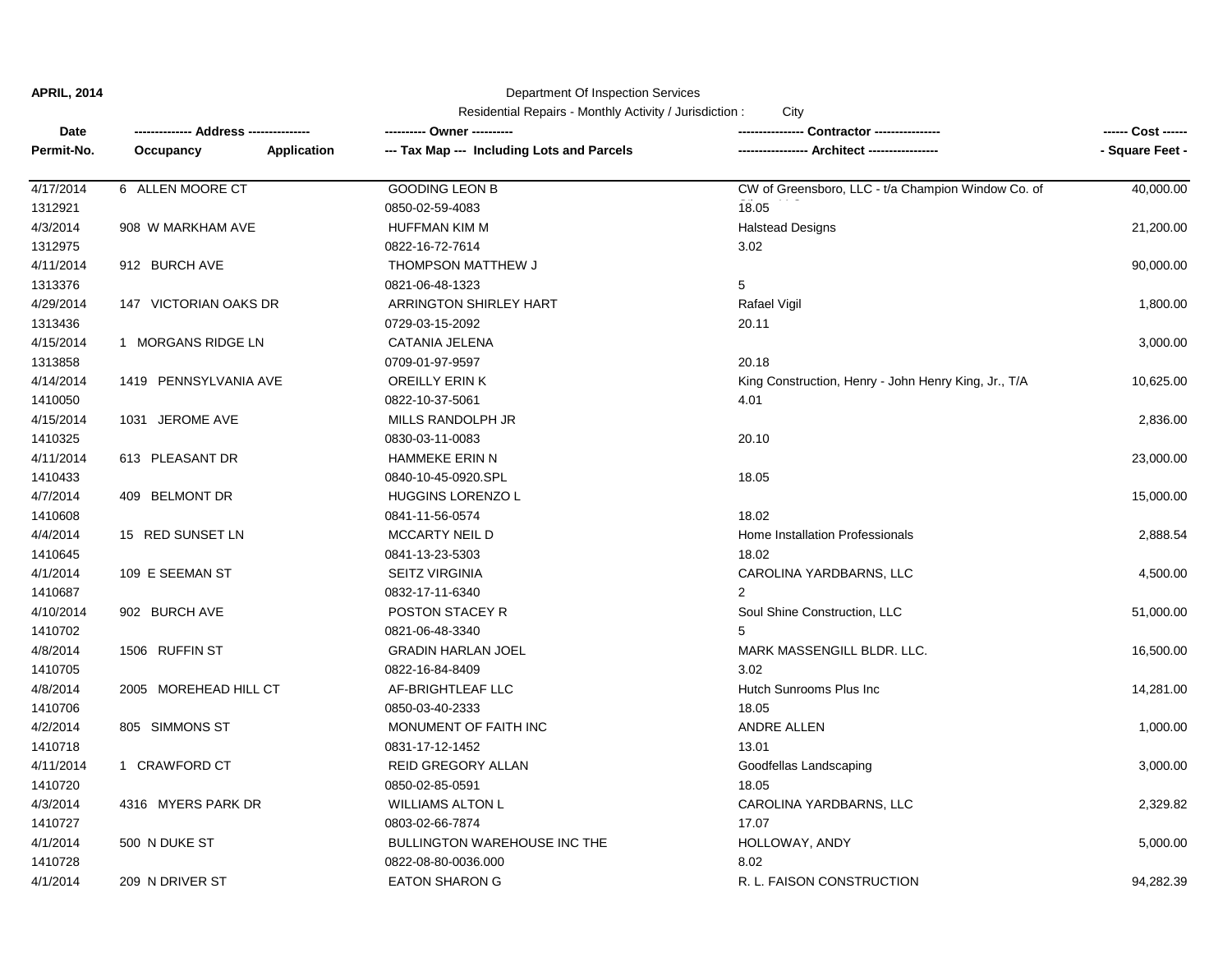## Department Of Inspection Services

| Date       | -------------- Address --------------- |             |                                            |                                             | ------ Cost ------ |
|------------|----------------------------------------|-------------|--------------------------------------------|---------------------------------------------|--------------------|
| Permit-No. | Occupancy                              | Application | --- Tax Map --- Including Lots and Parcels | ---------------- Architect ---------------- | - Square Feet -    |
| 1410732    |                                        |             | 0831-15-54-9345                            | 10.01                                       |                    |
| 4/15/2014  | 117 S DRIVER ST                        |             | VAZQUEZ BRIAN K                            | SYNERGY BUILDING CO.                        | 40,000.00          |
| 1410734    |                                        |             | 0831-15-63-2355                            | 10.01                                       |                    |
| 4/4/2014   | 2806 WEDGEDALE AVE                     |             | <b>MARION EUNICIA</b>                      | Builder Services, Inc. of NC                | 17,897.00          |
| 1410744    |                                        |             | 0841-14-43-6754                            | 18.02                                       |                    |
| 4/11/2014  | 7 KNIGHTSBRIDGE CT                     |             | ROBWEDER LYNNE W                           | <b>EVOLUTIONARY DECKING</b>                 | 8,176.00           |
| 1410747    |                                        |             | 0810-17-01-5003                            | 20.16                                       |                    |
| 4/7/2014   | 500 PICKWICK TRL                       |             | PREISS-STEELE PLACE LLC                    | Contaminant Control, Inc.                   | 1,000.00           |
| 1410748    |                                        |             | 0833-14-24-8139                            | 17.09                                       |                    |
| 4/25/2014  | 2621 VESSON AVE                        |             | <b>B WALLACE DESIGN &amp;</b>              | WALLACE, B. DESIGN & CONSTRUCTION           | 9,000.00           |
| 1410751    |                                        |             | 0811-20-91-1804                            | 6                                           |                    |
| 4/15/2014  | 220 E KNOX ST                          |             | <b>VOORHIES SETH</b>                       | SYNERGY BUILDING CO.                        | 57,043.00          |
| 1410759    |                                        |             | 0832-14-23-7341                            | $\overline{2}$                              |                    |
| 4/1/2014   | 2108 CHAPEL HILL RD                    |             | EASON FAMILY LAND PARTNERS                 | SCHREIBER CONSTRUCTION                      | 71,998.00          |
| 1410768    |                                        |             | 0821-13-03-9645                            |                                             |                    |
| 4/16/2014  | 2561 BITTERSWEET DR                    |             | HEARTHSTONE LUXURY HOMES LLC               | Hearthstone Luxury Homes, LLC               | 3,000.00           |
| 1410772    |                                        |             | 0813-02-67-5691                            | 17.07                                       |                    |
| 4/1/2014   | 2422 VINTAGE HILL DR                   |             | <b>SHARMA ANAND</b>                        | Haskell, Gregory Edward                     | 50,557.00          |
| 1410786    |                                        |             | 0836-04-71-5461                            | 21                                          |                    |
| 4/15/2014  | 3517 MEADOWRUN DR                      |             | <b>GUNDERSDORFF JAMES M</b>                | Rawllins, James Allen                       | 10,400.00          |
| 1410800    |                                        |             | 0719-03-22-9888                            | 20.08                                       |                    |
| 4/24/2014  | 1023 BRANDON RD                        |             | <b>BRAKE ANITA C</b>                       | PATINO CONTRACTING                          | 14,000.00          |
| 1410803    |                                        |             | 0830-03-10-5695                            | 20.10                                       |                    |
| 4/14/2014  | 719 SHEPHERD ST                        |             | <b>CORNIGAN PAUL</b>                       | <b>Trans Perry</b>                          | 18,000.00          |
| 1410814    |                                        |             | 0821-11-56-7759                            | $\overline{7}$                              |                    |
| 4/24/2014  | 204 W TRINITY AVE                      |             | APECENA ADRIAN FEDERICO                    | <b>Reinvestment Partners</b>                | 115,000.00         |
| 1410819    |                                        |             | 0832-17-10-8758                            | $\overline{2}$                              |                    |
| 4/14/2014  | 307 GRESHAM AVE                        |             | CALLAWAY BRIAN C                           |                                             | 18,100.00          |
| 1410820    |                                        |             | 0832-05-07-5903                            | 1.02                                        |                    |
| 4/8/2014   | 3136 GENLEE DR                         |             | <b>WOODLAND NATALIE</b>                    | Marcus Orr dba Homestead Dreamers           | 3,720.00           |
| 1410831    |                                        |             | 0834-04-72-2220                            | 17.08                                       |                    |
| 4/1/2014   | 20 GLENMORE DR                         |             | <b>EGER JOSEPH</b>                         | TRUETT CONSTRUCTION                         | 16,600.00          |
| 1410858    |                                        |             | 0820-09-05-3594                            | 20.07                                       |                    |
| 4/15/2014  | 104 GRANDIMERE CT                      |             | SPENCER FAUNE J                            |                                             | 1,800.00           |
| 1410859    |                                        |             | 0860-01-08-9613                            | 18.05                                       |                    |
| 4/1/2014   | 2813 MCDOWELL RD                       |             | ALBERTS SUSAN C                            | THE MAPLEWOOD BUILDING CO., LLC.            | 26,090.00          |
| 1410867    |                                        |             | 0811-19-60-6593                            | 20.17                                       |                    |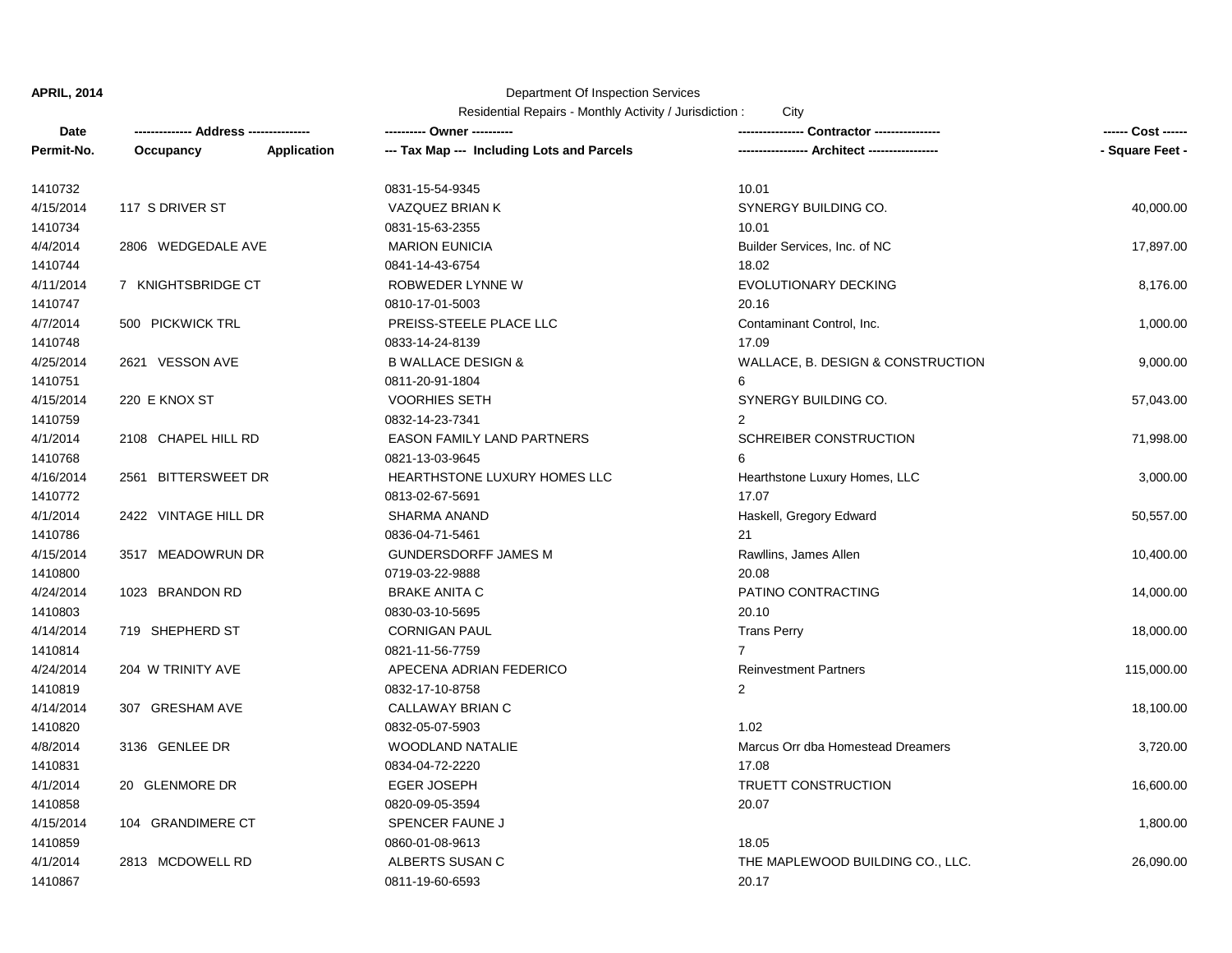# Department Of Inspection Services

| Date       |                      |             |                                            |                                   |                 |
|------------|----------------------|-------------|--------------------------------------------|-----------------------------------|-----------------|
| Permit-No. | Occupancy            | Application | --- Tax Map --- Including Lots and Parcels | --- Architect ------------------  | - Square Feet - |
| 4/15/2014  | 1115 FRESHMAN DR     |             | <b>CURL DAVID</b>                          | Sierra Structures, Inc.           | 6,300.00        |
| 1410870    |                      |             | 0717-01-49-2273                            | 20.12                             |                 |
| 4/23/2014  | 2410 PEAR TREE LN    |             | <b>BOYCE KAILEY</b>                        |                                   | 650.00          |
| 1410877    |                      |             | 0739-02-68-9603                            | 20.14                             |                 |
| 4/2/2014   | 605 HARKNESS CIR     |             | <b>REED SHANNON</b>                        |                                   | 6,000.00        |
| 1410879    |                      |             | 0801-03-31-8811                            | 20.17                             |                 |
| 4/2/2014   | 603 WILDWOOD DR      |             | <b>TEPFER SARA</b>                         | KINGSFORD HOME IMPROVEMENT        | 15,960.00       |
| 1410884    |                      |             | 0824-01-25-6493                            | 16.03                             |                 |
| 4/2/2014   | 1118 GASTON MANOR DR |             | PULTE HOME CORPORATION                     | PULTE HOME CORPORATION            | 600.00          |
| 1410898    |                      |             | 0769-03-43-6815                            | 19                                |                 |
| 4/11/2014  | 5 FONTANA CT         |             | <b>GOLDEN PAMELA L</b>                     | <b>GARUDA CUSTOM DECKS</b>        | 19,000.00       |
| 1410899    |                      |             | 0729-03-30-5292                            | 20.12                             |                 |
| 4/3/2014   | 2526 W WILSON ST     |             | <b>ROBERTS PATRICK</b>                     | <b>GARUDA CUSTOM DECKS</b>        | 19,000.00       |
| 1410900    |                      |             | 0812-12-96-1230                            | 4.01                              |                 |
| 4/11/2014  | 1708 ROSETTA DR      |             | JOHNSON JOSEPH M                           | CLEMENT CONSTRUCTION COMPANY INC. | 25,700.00       |
| 1410901    |                      |             | 0832-18-20-9715                            | $\overline{2}$                    |                 |
| 4/23/2014  | 3534 RUGBY RD        |             | CHUTE JOHN P                               | Argyle Building Company LLC       | 2,100.00        |
| 1410902    |                      |             | 0719-01-37-3152                            | 20.08                             |                 |
| 4/1/2014   | 709 BRIGHTON RD      |             | STILES BENJAMIN W                          | <b>RAM JACK LLC</b>               | 2,950.00        |
| 1410905    |                      |             | 0810-20-81-7263                            | 20.07                             |                 |
| 4/7/2014   | 116 W EDGEWOOD DR    |             | NEYLAND RAND A                             | Hill, James L.                    | 4,250.00        |
| 1410909    |                      |             | 0832-05-19-3004                            | 1.02                              |                 |
| 4/4/2014   | 1505 VIRGINIA AVE    |             | <b>HEINZ JASON</b>                         | HUFF, KEN BUILDERS, INC.          | 16,600.00       |
| 1410910    |                      |             | 0822-09-06-7641                            | 4.01                              |                 |
| 4/7/2014   | 4014 DOVER RD        |             | HILL TODD S                                | John Burkert                      | 1,000.00        |
| 1410919    |                      |             | 0719-02-57-8575                            | 20.08                             |                 |
| 4/2/2014   | 4209 LADY SLIPPER LN |             | STROMAN WILLIAM CHARLES                    | KENBURN RESTORATION, LLC.         | 97,000.00       |
| 1410927    |                      |             | 0843-02-87-3799                            | 18.01                             |                 |
| 4/7/2014   | 601 N DRIVER ST      |             | <b>KROEGER GRETCHEN L</b>                  |                                   | 2,000.00        |
| 1410928    |                      |             | 0831-11-55-7890                            | 10.01                             |                 |
| 4/8/2014   | 1105 W KNOX ST       |             | <b>SMITH MARTIN D</b>                      | TRINITY DESIGN BUILD INC          | 244,500.00      |
| 1410954    |                      |             | 0822-15-63-4672                            | 3.02                              |                 |
| 4/7/2014   | 1022 MONMOUTH AVE    |             | PIZER WILLIAM A                            | <b>RICKY ROBINSON</b>             | 50,000.00       |
| 1410956    |                      |             | 0822-19-61-5484                            | 3.02                              |                 |
| 4/7/2014   | 108 LEGACY LN        |             | <b>CUSICK CLAIRE R</b>                     | Gibson Remodeling, Inc.           | 8,200.00        |
| 1410957    |                      |             | 0718-02-99-7838                            | 20.11                             |                 |
| 4/30/2014  | 1 WHITE SPRUCE CT    |             | <b>BEAZER HOMES CORP</b>                   | BACKYARD LEISURE, LLC.            | 5,000.00        |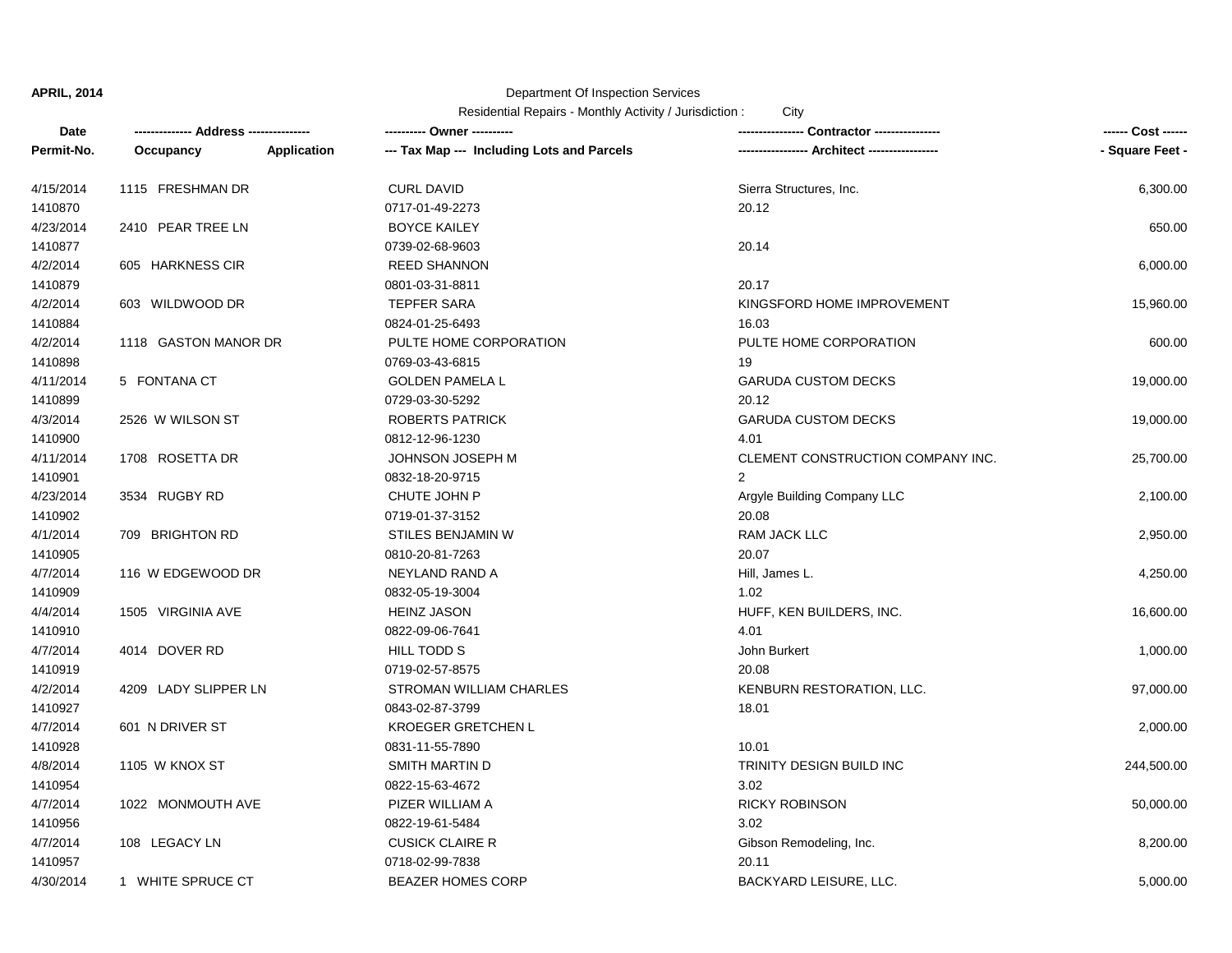## Department Of Inspection Services

| Date       |                        |             | ---------- Owner ----------                |                                          | ------ Cost ------ |
|------------|------------------------|-------------|--------------------------------------------|------------------------------------------|--------------------|
| Permit-No. | Occupancy              | Application | --- Tax Map --- Including Lots and Parcels | -- Architect -----------------           | - Square Feet -    |
| 1410958    |                        |             | 0739-02-58-6870                            | 20.14                                    |                    |
| 4/7/2014   | 4042 KELLY DR          |             | <b>BARRETT MICHAEL J</b>                   | VALUE BUILDING SERVICES, INC.            | 5,600.00           |
| 1410959    |                        |             | 0709-02-87-6060                            | 20.18                                    |                    |
| 4/25/2014  | 4002 STURBRIDGE DR     |             | PRIVETT CHRISTIAN L                        | SKS CUSTOM HOMES, LLC                    | 14,800.00          |
| 1410964    |                        |             | 0719-04-93-4901                            | 20.11                                    |                    |
| 4/10/2014  | 309 CLARK ST           |             | <b>BURR ALAINA MICHELLE</b>                | Backyard Buildings (Heartland)           | 2,200.00           |
| 1410994    |                        |             | 0832-13-03-5113                            | 3.02                                     |                    |
| 4/15/2014  | 2209 COPELAND WAY      |             | <b>CULTON GAIL WILLARD</b>                 |                                          | 1,000.00           |
| 1410995    |                        |             | 0707-01-09-5917                            | 20.12                                    |                    |
| 4/9/2014   | 812 FARGO ST           |             | SANES VALINDA RIGSBEE                      | <b>Ben Knowles</b>                       | 18,500.00          |
| 1410996    |                        |             | 0821-15-73-4505                            | 12.01                                    |                    |
| 4/21/2014  | 404 W LAVENDER AVE     |             | <b>CITY OF DURHAM</b>                      | NEW BEGINNINGS OUTREACH CDC              | 1,000.00           |
| 1411002    |                        |             | 0822-12-97-8325                            | 1.02                                     |                    |
| 4/10/2014  | 212 TENNWOOD CT        |             | NOONAN NANCY MAYBELLE                      | CARY RECONSTRUCTION CO., LLC.            | 518,000.00         |
| 1411003    |                        |             | 0846-03-11-1823                            | 21                                       |                    |
| 4/10/2014  | 5500 FORTUNES RIDGE DR |             | MCCAULEY EVELYN W                          | <b>RAM JACK LLC</b>                      | 2,000.00           |
| 1411004    |                        |             | 0729-03-11-1796                            | 20.11                                    |                    |
| 4/10/2014  | 3509 SHADY CREEK DR    |             | <b>BAHR JOHN</b>                           | <b>RAM JACK LLC</b>                      | 4,475.00           |
| 1411005    |                        |             | 0719-03-43-4211                            | 20.07                                    |                    |
| 4/11/2014  | 3 BREVARD CT           |             | STEVENS BONNIE JEAN                        |                                          | 1,200.00           |
| 1411009    |                        |             | 0728-01-17-6180                            | 20.12                                    |                    |
| 4/11/2014  | 4111 BRANCHWOOD DR     |             | HURLBURT JOHN                              | David Johnson                            | 1,250.00           |
| 1411012    |                        |             | 0800-01-28-2093                            | 20.17                                    |                    |
| 4/24/2014  | 904 FENWICK PKWY       |             | SPYCHALA PAWEL                             | DDM CONSTRUCTION SERVICES, LLC           | 17,875.00          |
| 1411013    |                        |             | 0727-01-26-7070                            | 20.12                                    |                    |
| 4/14/2014  | 501 WILLARD ST         |             | AH DURHAM APARTMENTS LLC                   | Blue Haven Pools of North Carolina, Inc. | 23,000.00          |
| 1411022    |                        |             | 0822-19-61-9282                            | $\overline{7}$                           |                    |
| 4/21/2014  | 5 HUNTSCROFT CT        |             | <b>VARNER JULIE A</b>                      | Hutch Sunrooms Plus Inc                  | 23,000.00          |
| 1411026    |                        |             | 0718-03-31-5220                            | 20.12                                    |                    |
| 4/15/2014  | 115 KINSALE DR         |             | <b>MANSFIELD JOHN</b>                      | Superior Improvements, Inc.              | 8,000.00           |
| 1411032    |                        |             | 0709-03-02-0492                            | 20.18                                    |                    |
| 4/15/2014  | 2719 HARVARD AVE       |             | <b>GREATER EMMANUEL TEMPLE OF</b>          | JEB Contracting - James Edward Boyd, T/A | 6,000.00           |
| 1411046    |                        |             | 0831-16-93-2857                            | 10.02                                    |                    |
| 4/15/2014  | 1208 SPRUCE ST         |             | LINDSAY RONNIE LEE                         | JEB Contracting - James Edward Boyd, T/A | 8,450.00           |
| 1411047    |                        |             | 0831-07-58-5291                            | 10.02                                    |                    |
| 4/15/2014  | 4010 HULON DR          |             | O'TOOLE NEIL M                             | Builder Services, Inc. of NC             | 53,239.00          |
| 1411055    |                        |             | 0800-01-37-5809                            | 20.17                                    |                    |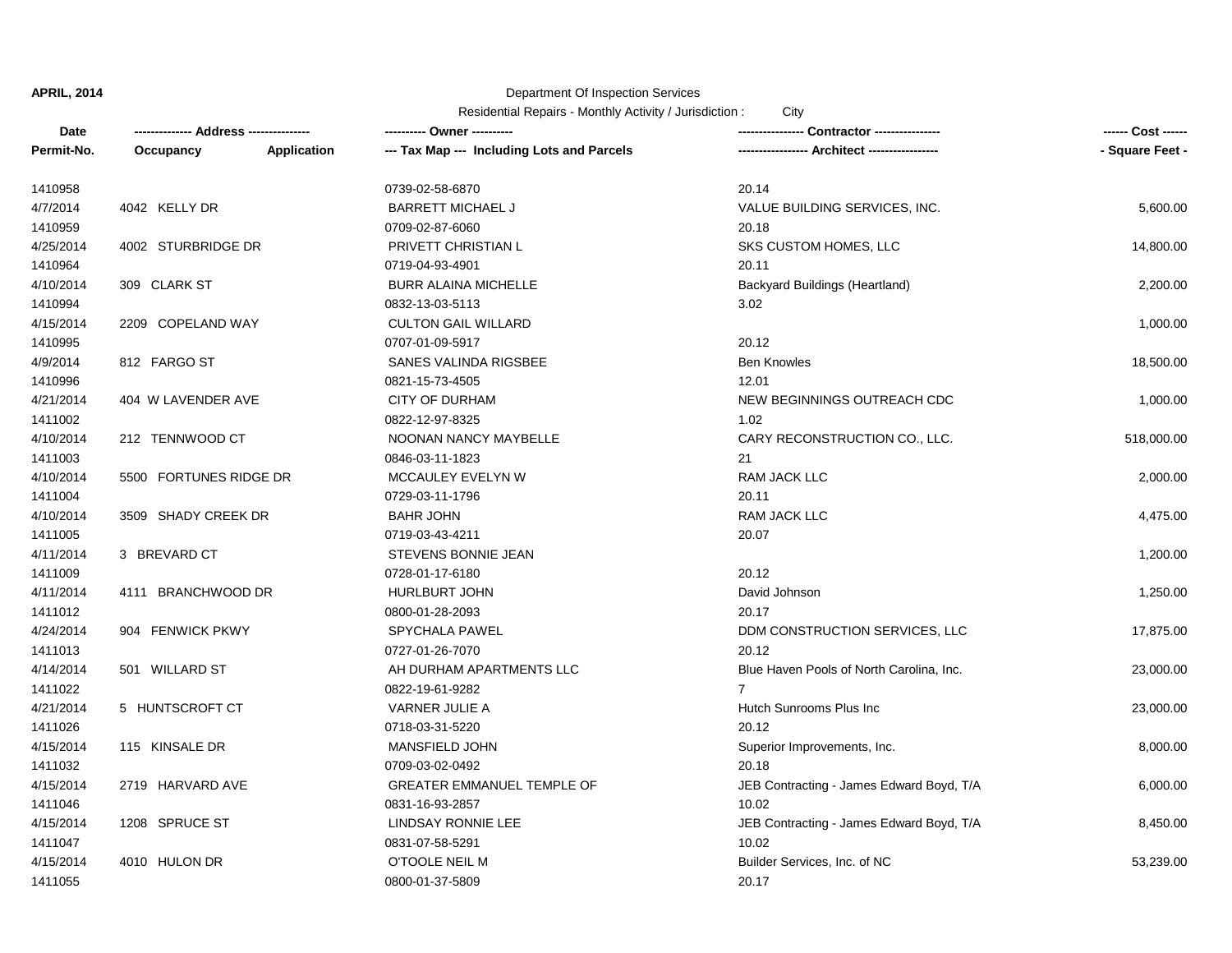## Department Of Inspection Services

| Date       |                     |             |                                            |                                  | ------ Cost ------ |
|------------|---------------------|-------------|--------------------------------------------|----------------------------------|--------------------|
| Permit-No. | Occupancy           | Application | --- Tax Map --- Including Lots and Parcels | --- Architect ------------------ | - Square Feet -    |
| 4/23/2014  | 912 GREEN ST        |             | <b>MARTIN HOLLY R</b>                      | PARKER, DAVID R.                 | 324,800.00         |
| 1411059    |                     |             | 0822-16-73-6055                            | 3.02                             |                    |
| 4/17/2014  | 6512 CLARKSDALE LN  |             | HARDEE DONNA R                             | <b>RAM JACK LLC</b>              | 4,450.00           |
| 1411060    |                     |             | 0728-03-04-2969                            | 20.12                            |                    |
| 4/17/2014  | 1528 SEDWICK RD     |             | <b>MITCHLESON TRACY LEE</b>                | PATIO ENCLOSURES, INC.           | 23,168.00          |
| 1411065    |                     |             | 0727-02-87-7112                            | 20.13                            |                    |
| 4/23/2014  | 1004 HORTON RD      |             | RELYEA HEATHER N                           | <b>Matthew Fisher</b>            | 5,500.00           |
| 1411075    |                     |             | 0823-07-59-0191                            | 17.10                            |                    |
| 4/28/2014  | 1606 CARNATION DR   |             | OSBERG SUZANNE                             | WHEELIS BUILDING CO.             | 6,000.00           |
| 1411078    |                     |             | 0759-03-25-5097                            | 18.05                            |                    |
| 4/23/2014  | 8413 MORRELL LN     |             | MELEHANI JASON                             | Home Performance NC, Inc.        | 3,455.00           |
| 1411082    |                     |             | 0718-03-21-5454                            | 20.12                            |                    |
| 4/23/2014  | 806 S ROXBORO ST    |             | <b>WHITE FRANK</b>                         | WHITES ENTERPRISES, INC          | 26,500.00          |
| 1411083    |                     |             | 0821-16-83-6883                            | 12.01                            |                    |
| 4/23/2014  | 503 OAKWOOD AVE     |             | <b>WADE EMILY</b>                          |                                  | 11,000.00          |
| 1411085    |                     |             | 0831-05-17-4610                            | 11                               |                    |
| 4/25/2014  | 2611 ANGIER AVE     |             | LOPEZ-FLORES ALBERTO                       |                                  | 5,600.00           |
| 1411087    |                     |             | 0831-20-81-0395                            | 10.01                            |                    |
| 4/23/2014  | 901 CANA ST         |             | FORTE WILLIAM M JR                         | THD AT-HOME SERVICES, INC.       | 15,174.00          |
| 1411088    |                     |             | 0820-16-93-5029                            | 20.09                            |                    |
| 4/16/2014  | 3019 E WEAVER ST    |             | HOUSING AUTHORITY OF THE CITY              | DISASTER ONE INC.                | 32,450.00          |
| 1411090    |                     |             | 0820-15-55-5245                            | 13.04                            |                    |
| 4/24/2014  | 525 BIRCHRUN DR     |             | <b>CHEVALIER MARTINE</b>                   | <b>CRAFTSMAN DIRECT</b>          | 3,000.00           |
| 1411111    |                     |             | 0825-03-43-0833                            | 16.03                            |                    |
| 4/24/2014  | 5808 WALNUT COVE DR |             | WHELIHAN MATTHEW FRUGE                     | ARCO RESTORATION INC             | 150,000.00         |
| 1411116    |                     |             | 0728-01-49-6498                            | 20.12                            |                    |
| 4/30/2014  | 909 DACIAN AVE      |             | DALTON STEPHEN THOMAS                      | Turnlight Partners Ltd.          | 23,000.00          |
| 1411120    |                     |             | 0822-20-71-5670                            | 3.02                             |                    |
| 4/28/2014  | 1400 WYLDEWOOD RD   |             | VTT DURHAM LLC                             | THS NATIONAL, LLC.               | 1,000.00           |
| 1411137    |                     |             | 0823-06-28-6260                            | 17.11                            |                    |
| 4/23/2014  | 6 E BRIDLEWOOD TRL  |             | FISHER KIMBERLEY A                         | David Johnson                    | 4,500.00           |
| 1411138    |                     |             | 0719-04-61-5258                            | 20.11                            |                    |
| 4/25/2014  | 3910 SOMERSET DR    |             | <b>BROMBERG STEVEN M</b>                   | SUN SPACE, LTD.                  | 12,500.00          |
| 1411140    |                     |             | 0719-01-38-9151                            | 20.08                            |                    |
| 4/23/2014  | 910 GREEN ST        |             | <b>BROWN EUGENE A</b>                      |                                  | 27,500.00          |
| 1411149    |                     |             | 0822-16-73-7025                            | 3.02                             |                    |
| 4/26/2014  | 2330 ORANGEWOOD DR  |             | DEW RUTH N                                 | THD AT-HOME SERVICES, INC.       | 7,566.00           |